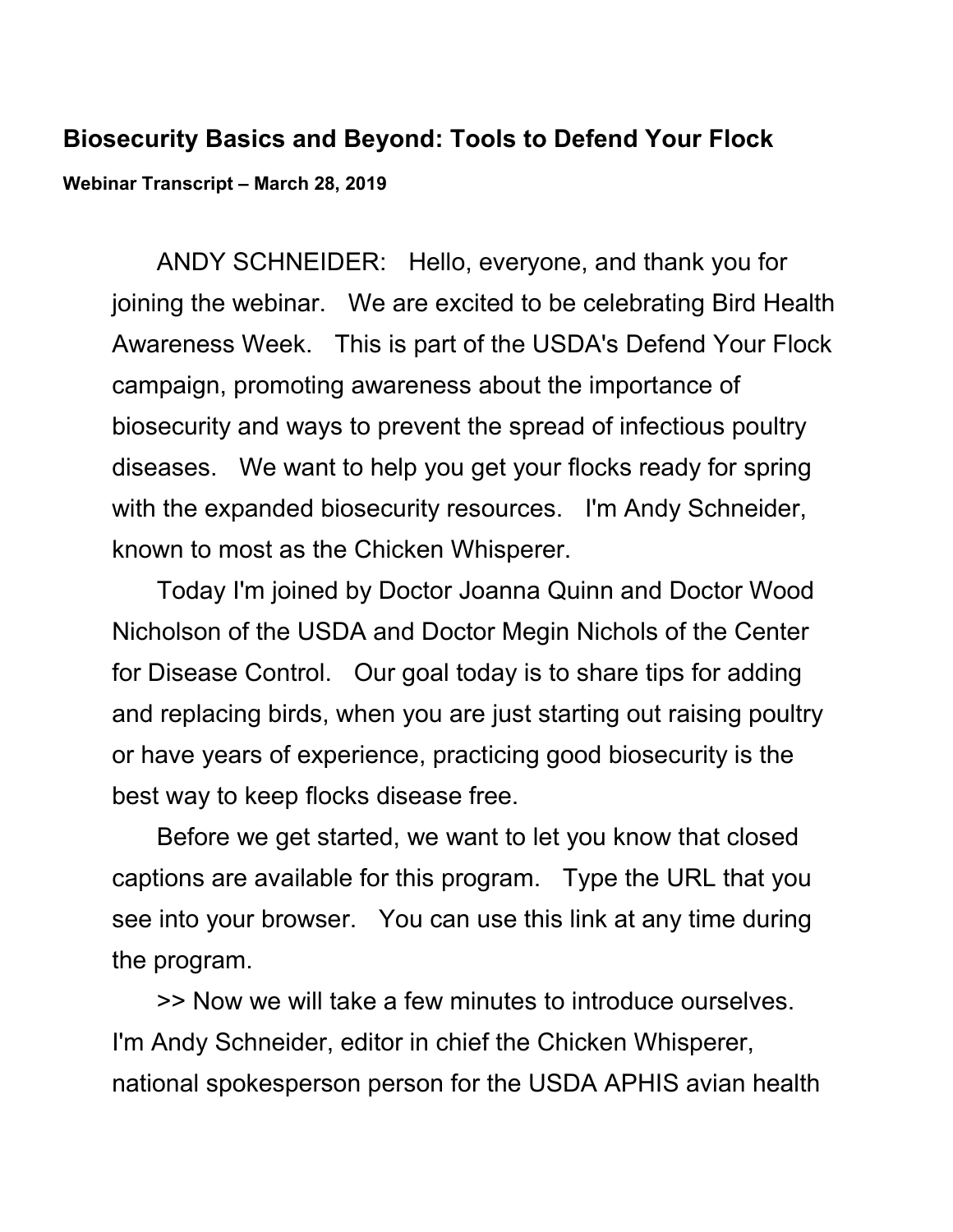program, and author of the Chicken Whisperer's guide to keeping chickens, and host of the basically yard poultry with the Chicken Whisperer, Web radio show and Podcast. Doctor Quinn?

DR. QUINN: Thanks, Andy. I'm a veterinary medical officer working with USDA. My position is a poultry health specialist, and I work in District I, which is located in the eastern United States. My educational background is in poultry and avian medicine. In my position, I serve as a resource on poultry health issues, working with the State agriculture departments, the commercial poultry industry, and with small flock owners.

My focus is on avian influenza and disease prevention through biosecurity. I'm happy to be with you today.

ANDY SCHNEIDER: Thank you, Doctor Quinn, Doctor Wood, please tell us a little bit about yourself.

DR. WOOD: Thanks, Andy. I'm a poultry specialist veterinary medical officer with USDA. And I also work with Doctor Quinn on the east coast. My role with USDA is serving as a resource, mainly with poultry issues and avian influenza surveillance, especially with the live bird marketing system, commercial industry and backyard poultry groups. My areas of interest include poultry, diseases that affect animals and people, and outreach education. I'm happy to be with you today.

ANDY SCHNEIDER: Thank you, Doctor Wood. Doctor Nichols, please tell us a little bit about yourself.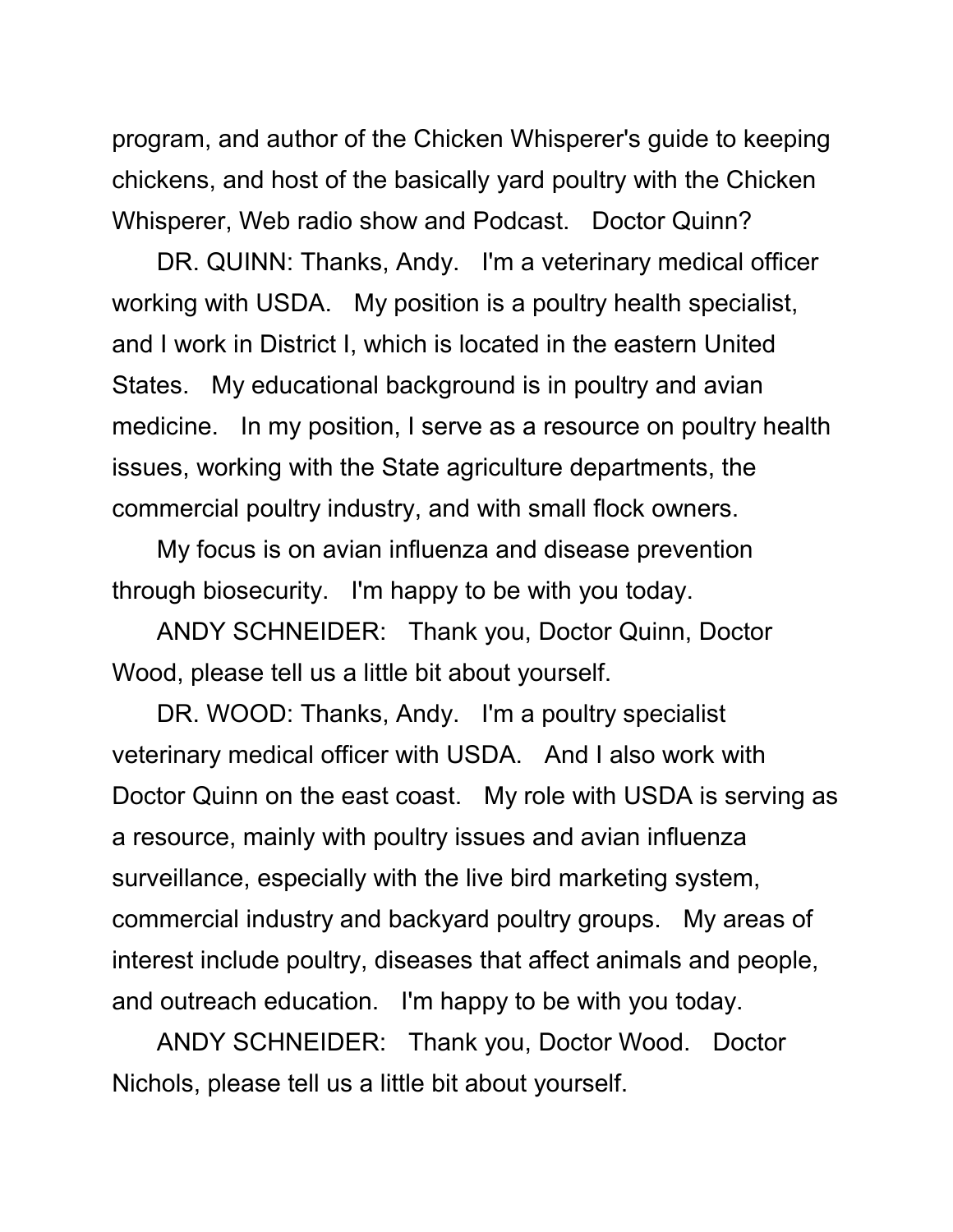DR. NICHOLS: Hello. My name is Megin Nichols, I'm a public health veterinary in the division of food borne, water borne and environmental diseases at the Center for Disease Control. I currently work on multi-state outbreaks of Salmonella and e-coli resulting from exposure to animals and pet products. Every year CDC investigates outbreaks of Salmonella illnesses in people linked to backyard poultry. I'm happy to be here today and to represent the CDC and to participate in the webinar. Back to you, Andy.

ANDY SCHNEIDER: Thank you, our goal today is to provide information about keeping birds healthy that all flock owners can use, from people who raise chickens and other breeds in their backyards, to bird lovers who participate in shows and fairs, to commercial enterprises that raise the poultry and eggs that we consume.

We will cover guidance for adding or replacing poultry, important biosecurity practices for spring, and recognizing signs of disease and using APHIS and CDC resources. If you have questions, feel free to submit them by clicking the Q&A button located at the bottom of your screen. APHIS and CDC veterinarians will answer all questions after the webinar has concluded.

The Q&A will be posted along with the recording of this webinar on the APHIS website. Be sure to follow the campaign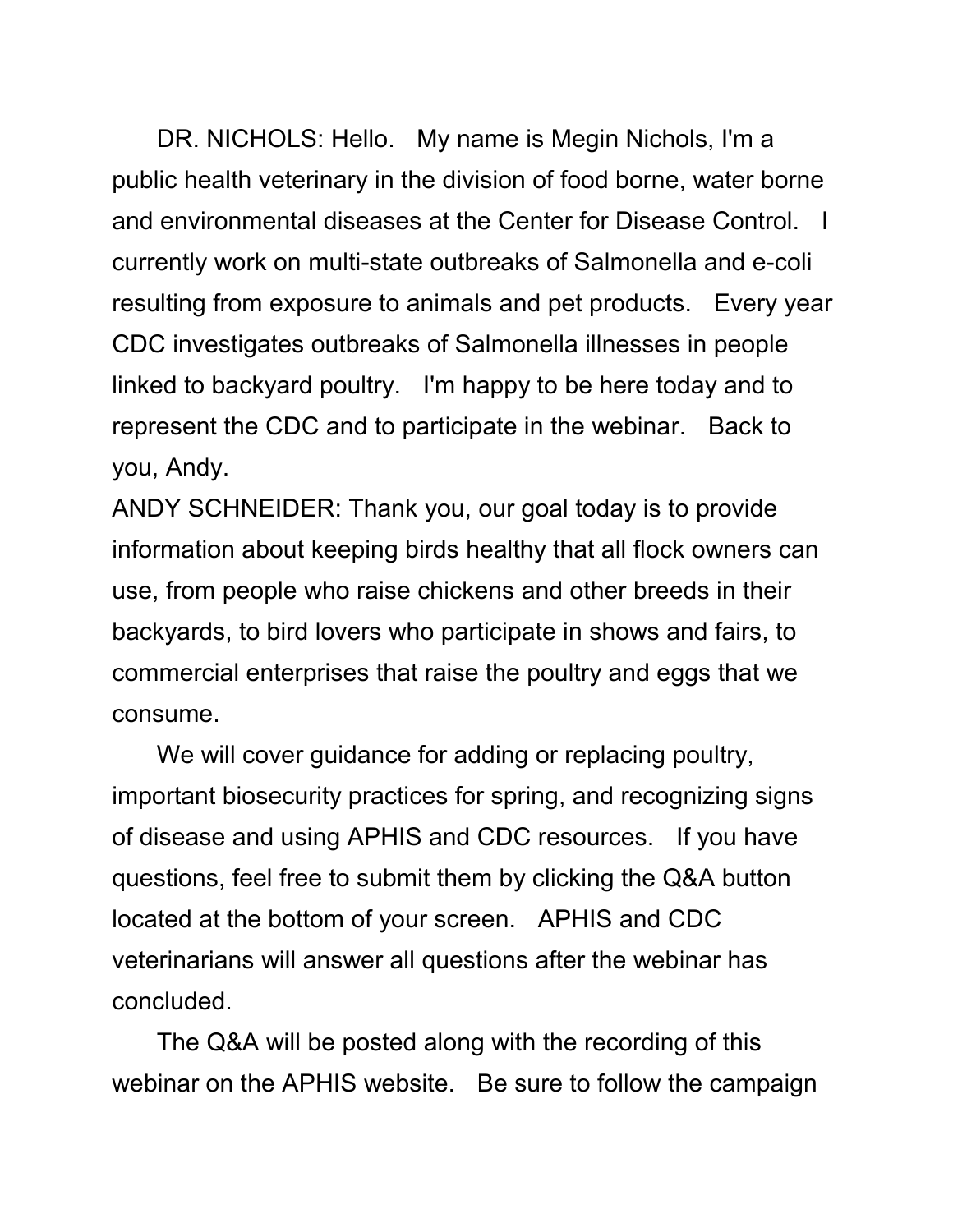on FaceBook and Twitter to find out when the recording is available. We will share those on-line des nations at the end of the webinar.

While chicks can be purchased from some places year-round, many people look to start or flow their flock in the spring. In spring, February through June, you can find the broadest selection of breeds from breeders and hatcheries, whether you are expanding your flock or starting off for the first time, we will share resources and pointers throughout this webinar to help you begin or add to your flock.

The best way to keep your flock disease free is to start out with healthy birds. Dr. Wood, please tell us about the National Poultry Improvement Plan, the updated guidance for flock owners who plan to start or add to their flocks this spring and how biosecurity fits into the process.

DR. WOOD: Thanks, Andy. The National Poultry Improvement Plan, known as NPIP, is a voluntary cooperative federal-state-industry program established over 80 years ago aimed at improving poultry health. The NPIP was originally established to eradicate a disease called Salmonella pullorum, which was causing 80 percent mortality in baby chicks. Today we have eradicated Salmonella pullorum in the commercial poultry industry. With such success in eradicating pullorum disease, the NPIP was extended to include testing and monitoring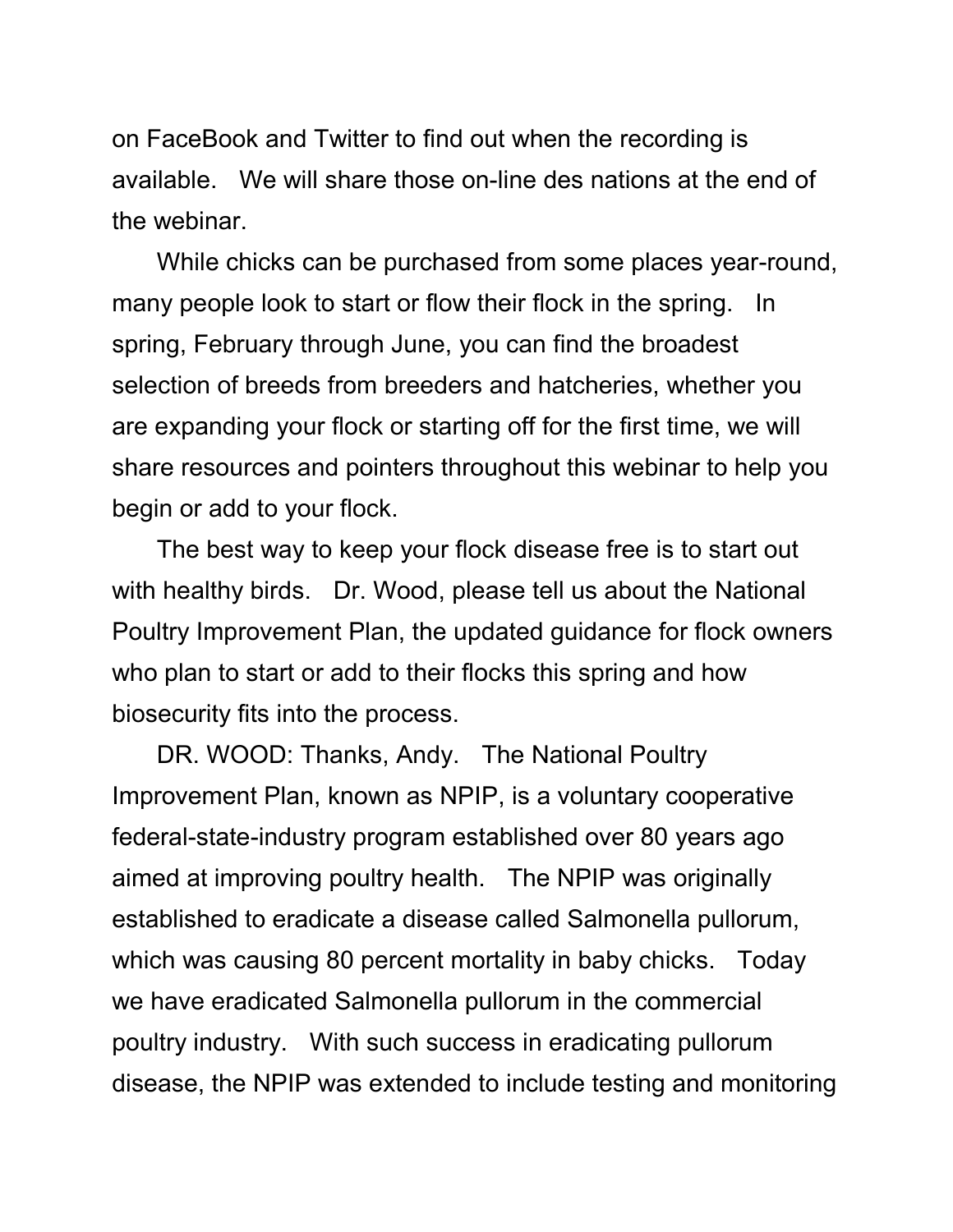and surveillance for additional poultry diseases that cause illness such as avian mycoplasmas, avian influenza, and other types of Salmonella.

The NPIP has three main objectives: First, the cooperation of the industry, state, and federal government is essential to improve poultry and poultry products as a country by promoting new diagnostic technology. Second, NPIP programs examine the health status of the commercial poultry industry, such as broil letters, Turkeys and egg laying birds, by monitoring their primary and multiplying breeding stock.

Finally, the NPIP establishes the standard operating procedures for sample collection, digs tic tests performed, and the laboratory protocols for conducting tests under the NPIP. Participation in the NPIP is voluntary, and currently all 50 US states participate as well as Washington, D.C. and one US territory, Puerto Rico. The NPIP is very proud to be supported by so many poultry organizations and associations. You can see some of them listed here on this slide. The NPIP works well with and represents all sectors of the poultry industry. No one is left out.

ANDY SCHNEIDER: Thank you for the overview, Doctor Wood. Doctor Quinn, please tell us how backyard and commercial growers can use the services and resources available through the NPIP.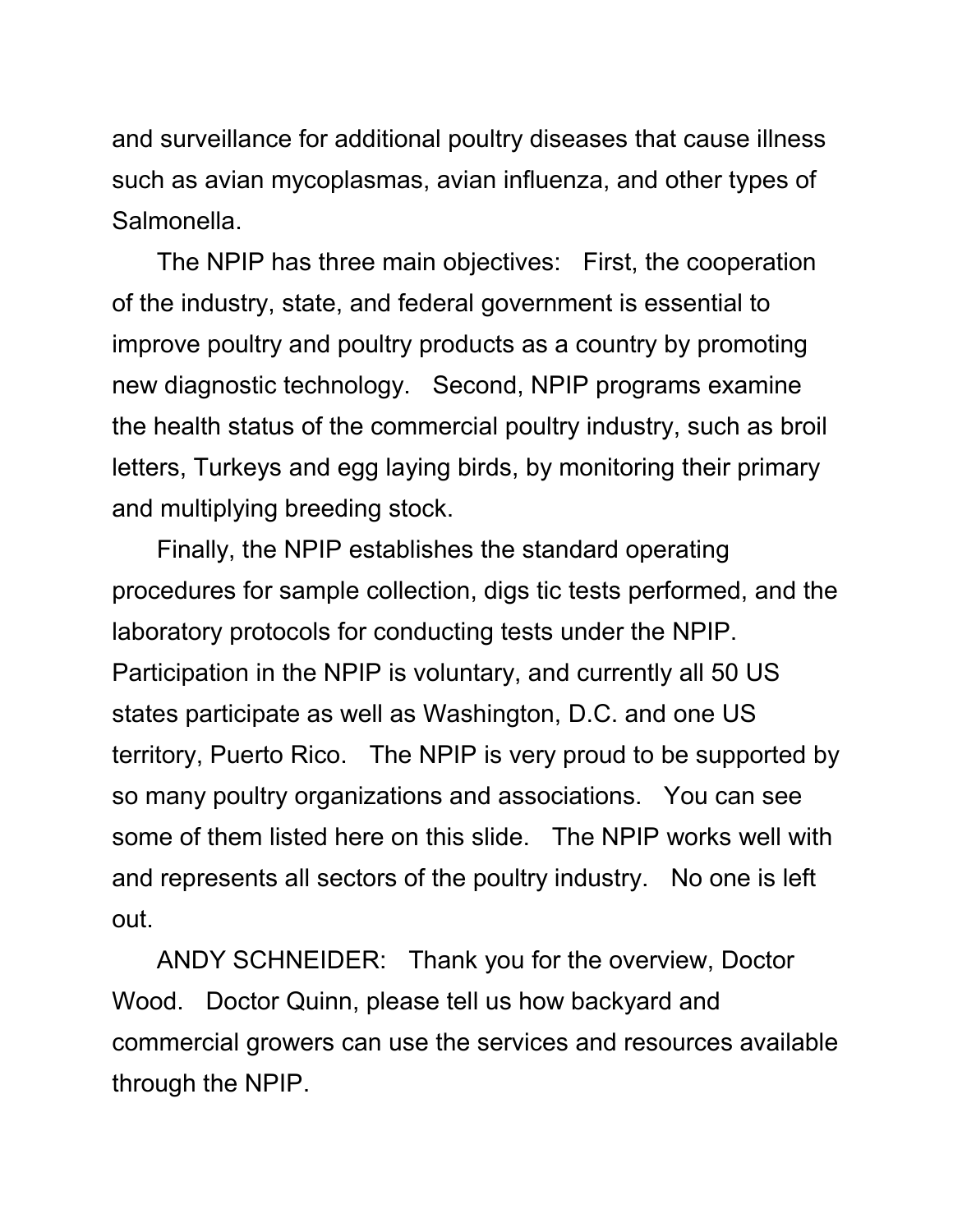DR. JOANNA QUINN: The NPIP offers numerous benefits. Some of the most significant advantages to being an NPIP participant include being proactive in protecting the health of your flock through voluntary monitoring and testing; preventing vertical transmission of disease from hen to chick; knowing that you have purchased your birds from NPIP participating flocks that have met very specific disease prevention conditions; enjoying the ability to move your flock are across state lines without additional Salmonella and AI testing; minimizing the risk of bringing Salmonella contaminated eggs into your home; having access to best management practices; and the big benefit is that you can receive up to 100 percent indemnification if your birds are destroyed due to avian influenza.

A new addition to the NPIP that I would like to highlight is the NPIP biosecurity principles program. This program contains the best management practices and principles and is designed to prevent the introduction and spread of any type of infectious disease.

Large commercial and small backyard poultry operations can take these biosecurity principles and apply them by developing a site-specific plan for their operation.

These biosecurity principles include an auditing tool for the commercial operations to ensure their plans are designed appropriately to prevent the introduction and transmission of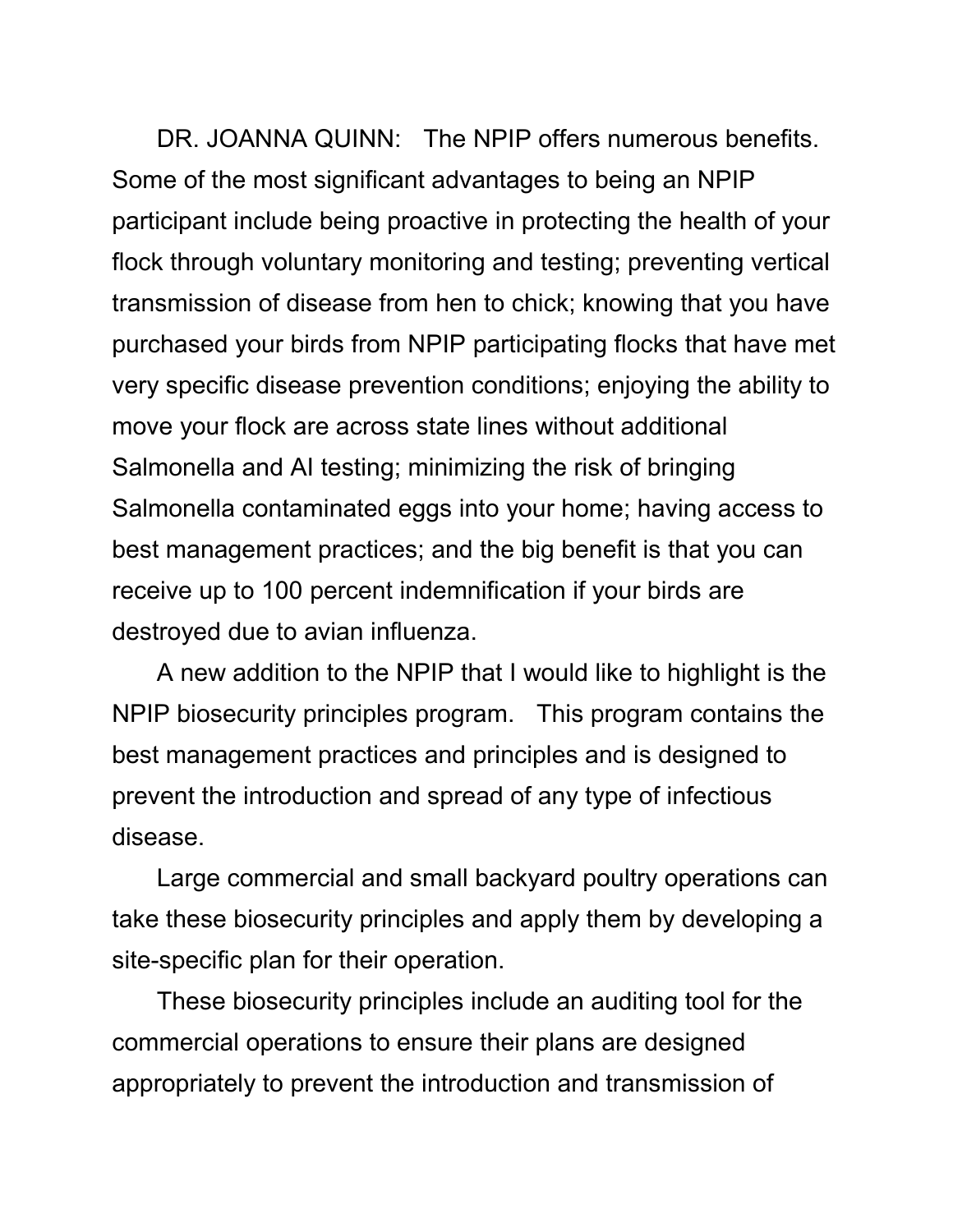disease.

It's important to remember that what you do with your flocks can affect all flocks, even those that are miles away. In order to prevent the spread of disease, the NPIP has identified 14 biosecurity principles for raising poultry. Implementing stronger biosecurity practices encompasses three main areas of focus: First, creating structural barriers and maintaining them. For example, keeping your chickens and coop within a fenced run. Second, instituting operating procedures and policies that reinforce good biosecurity. And third, ensuring that biosecurity is an every day, every time effort.

USDA has begun the full roll out of communicating the 14 NPIP biosecurity principles to all growers. This expansion began in the fall with guidance on three of the 14 principles. First, actions relating to personnel, meaning anyone who comes in contact with your flocks. Second, biosecurity practices related to preventing disease resulting from contact with wild birds, rodents, and insects. And the third point USDA provided expanded guidance on for all growers related to preventing the spread of disease through the use of vehicles and equipment. USDA will continue to provide guidance on additional principles through 2020. Another biosecurity principle discusses replacement poultry. We are introducing guidance for this principle today. Replacement poultry are when any birds are added to a flock.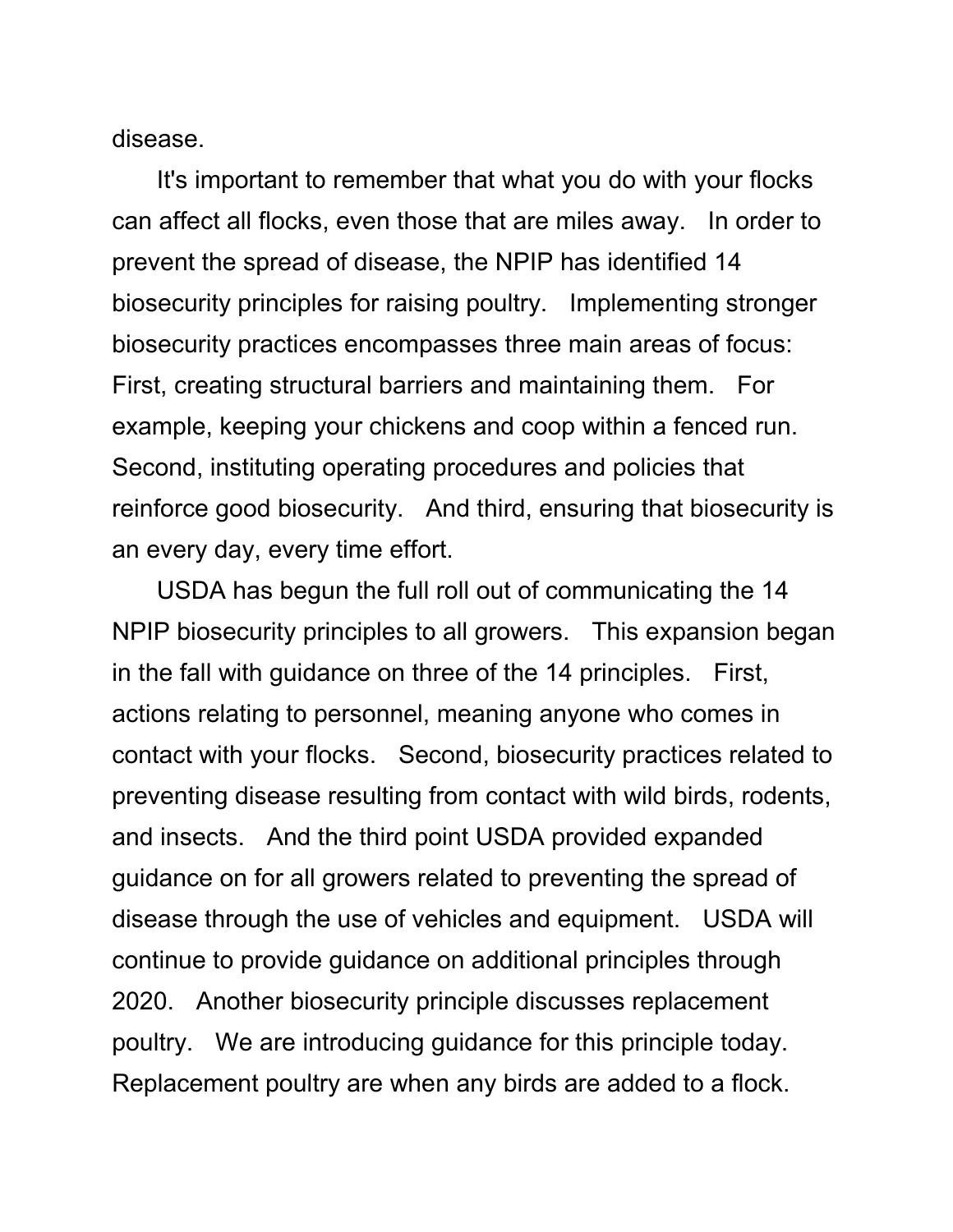Starting out with healthy poultry is the best way to keep flocks safe from disease.

You can bring disease to your flock by adding infected or diseased birds to a flock. It's important to remember that birds, even new born chicks, or ducklings, can carry disease and germs, even when those birds appear healthy. Back to you, Andy.

ANDY SCHNEIDER: Thank you, Joanna. The most important thing to remember about the NPIP replacement poultry principle is to only purchase poultry or eggs from breeders, hatcheries, and or dealers that participate in the NPIP program. If you are starting or adding to a backyard or exhibition flock before buying, make sure that the poultry you purchase have been tested for the same diseases that your current flock has been tested for.

If you purchase poultry in person, check for signs of good health and approximate age. Do not purchase birds that appear old or unhealthy. If you purchase by mail order, make sure that baby chicks have been vaccinated. Check which vaccines are needed in your area based on past disease outbreaks and compare that to which vaccines the hatchery has administered. Doctor Wood, please review how this principle applies for commercial growers.

DR. WOOD: This NPIP principle works the same way for commercial growers as it does with backyard poultry. Only add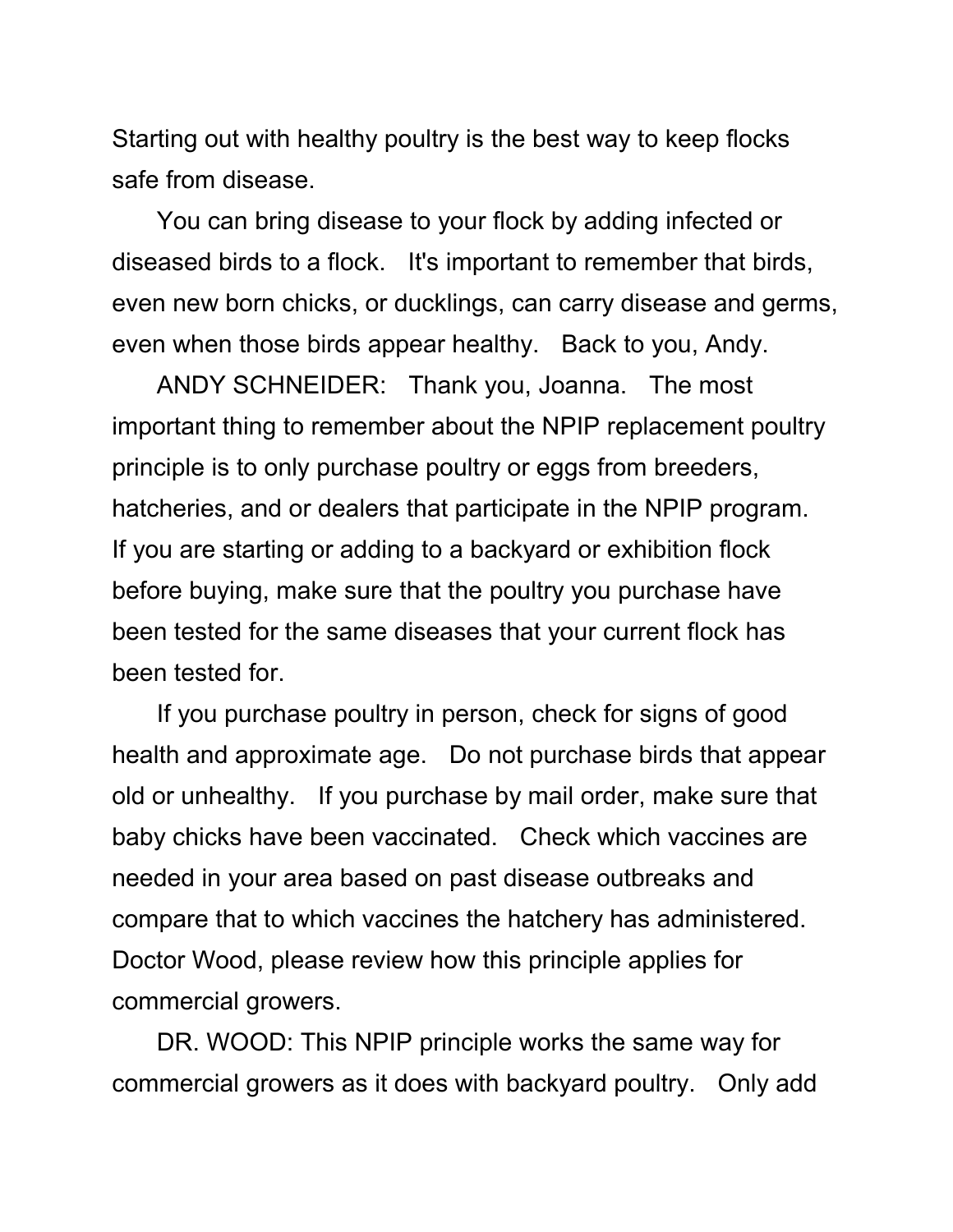replacement poultry from health monitored flocks that are in compliance with the NPIP regulations and perform standards. When looking for replacement poultry on the NPIP program, you can request a copy of the hatchery or source farm's biosecurity protocols. Back to you, Andy.

ANDY SCHNEIDER: When you bring new birds home, quarantine the new additions for 30 days. Check for sneezing, coughing, nasal drainage, swollen eyes, mites, lice, and other health issues daily.

This includes birds that you purchase from hatcheries or ones that you buy at fares or shows.

After new birds are combined with your existing flock, check the original stock daily for any signs of illness. The stress of adding new birds to an existing flock can bring on an underlying illness you never knew they had. To prevent bullying, add young poultry or started poultry to your existing flock when they are all about the same size.

Be sure to clean and disinfect tools, cages, and any other equipment used for transport. Doctor Wood, please describe how new birds should be brought into commercial farms.

DR. WOOD: Always transport replacement poultry in equipment and vehicles that are regularly cleaned, disinfected and inspected. Make sure adequate biosecurity protocols are in place for equipment and personnel involved with moving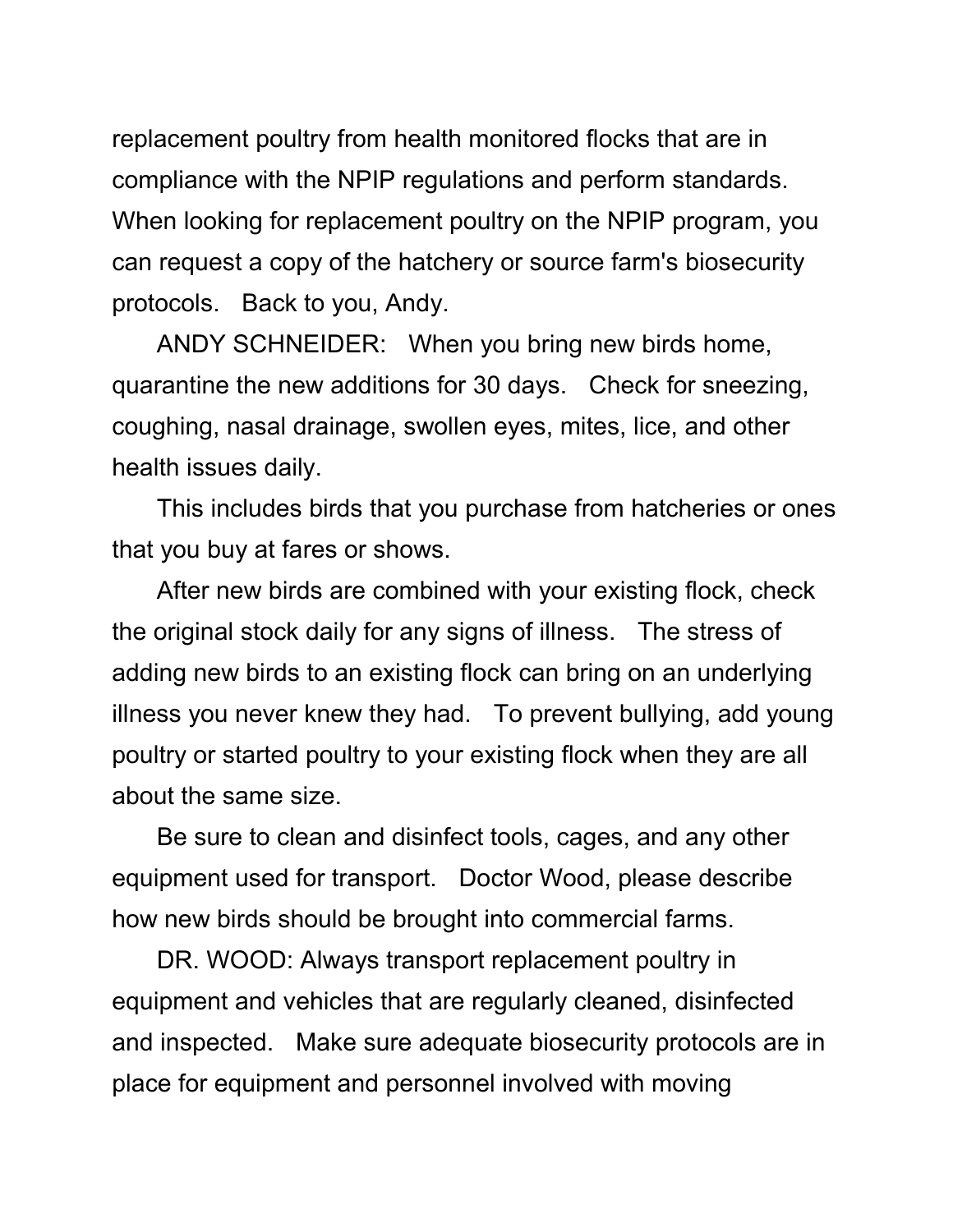replacement poultry. The tractor trailer carrying the birds should follow premises entry biosecurity protocols when entering the farm. Anyone loading or delivering poultry should wear site specific clothing. Same for anyone loading poultry cages in their trailer. All should wear site specific clothing or should not enter the line of separation, known as the LOS, that separates the poultry from unclean areas.

Minimize the risk of disease by making sure that people transporting birds in cages from the truck to the poultry house wear clean clothing and foot wear, use a dedicated foot bath if available, and or remain outside of the line of separation.

Empty cages should be disposed of in a safe manner or returned to the trailer and then cleaned and disinfected before taken to another site. Andy, I will turn it back over to you.

ANDY SCHNEIDER: Doctor, Doctor Wood, warmer weather requires special attention to biosecurity for all poultry owners with migratory season, chick season, and show season, your flock is more vulnerable to disease and extra precautions are important. First, pay attention to wild birds, rodents and pests, keep these away from your flocks with proper end closures. Make sure your poultry house or coop receives regular and thorough cleaning and disinfecting. Clean up spilled feed or spent litter as quick whether I as possible. Make sure you wash hands and provide boot covers which is preferred, or scrub your boots before and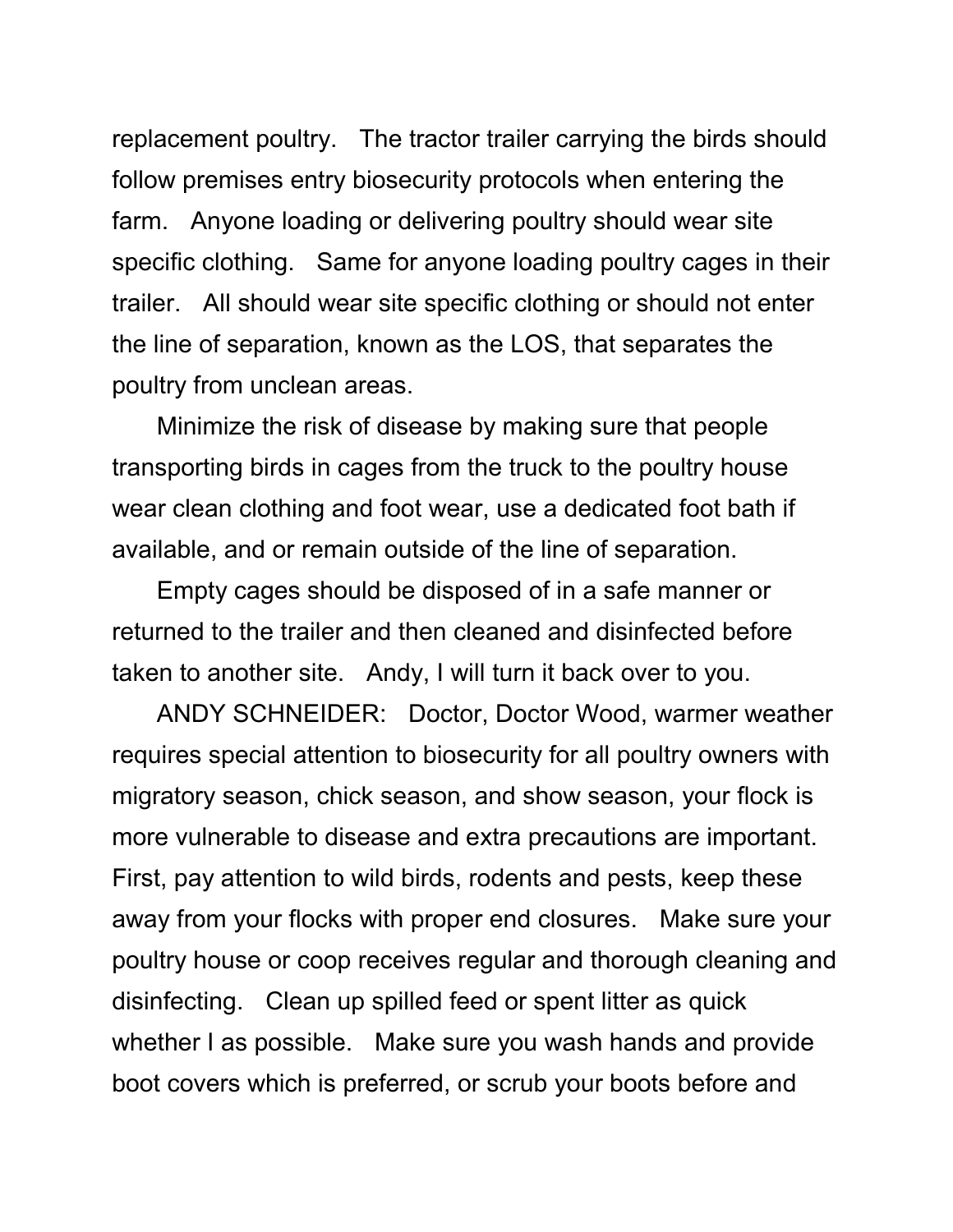after entering a poultry area. Designate special clothing for poultry care. Clean and disinfect tires and equipment before moving on or off the property. Do not borrow tools or equipment and make sure you properly care for eggs.

Practicing with biosecurity every day is the key to healthy flocks. To summarize our main points so far: Always purchase birds from an NPIP participating hatchery. Separate any newly purchased birds for at least 30 days and watch the flocks for signs of illness when they are united.

Know the signs of disease and report them immediately. Disease outbreaks among poultry are devastating. Protecting the health and safety of our nation's poultry must be a top priority for all flock owners. In addition to the many people across the country who now raise birds in their backyards, the US poultry industry is one of the largest in the world and an important sector of our agricultural economy. If US poultry are exposed to highly contagious diseases, like highly pathogenic avian influenza, HPAI, and Virulent Newcastle Disease, the impact on our economy can be severe and even international trade can be impacted. Doctor Quinn, can you talk more about the importance of biosecurity practice?

DR. QUINN: Absolutely. Biosecurity essentially means protecting or safeguarding life. It involves using common sense practices to protect your poultry and birds from all types of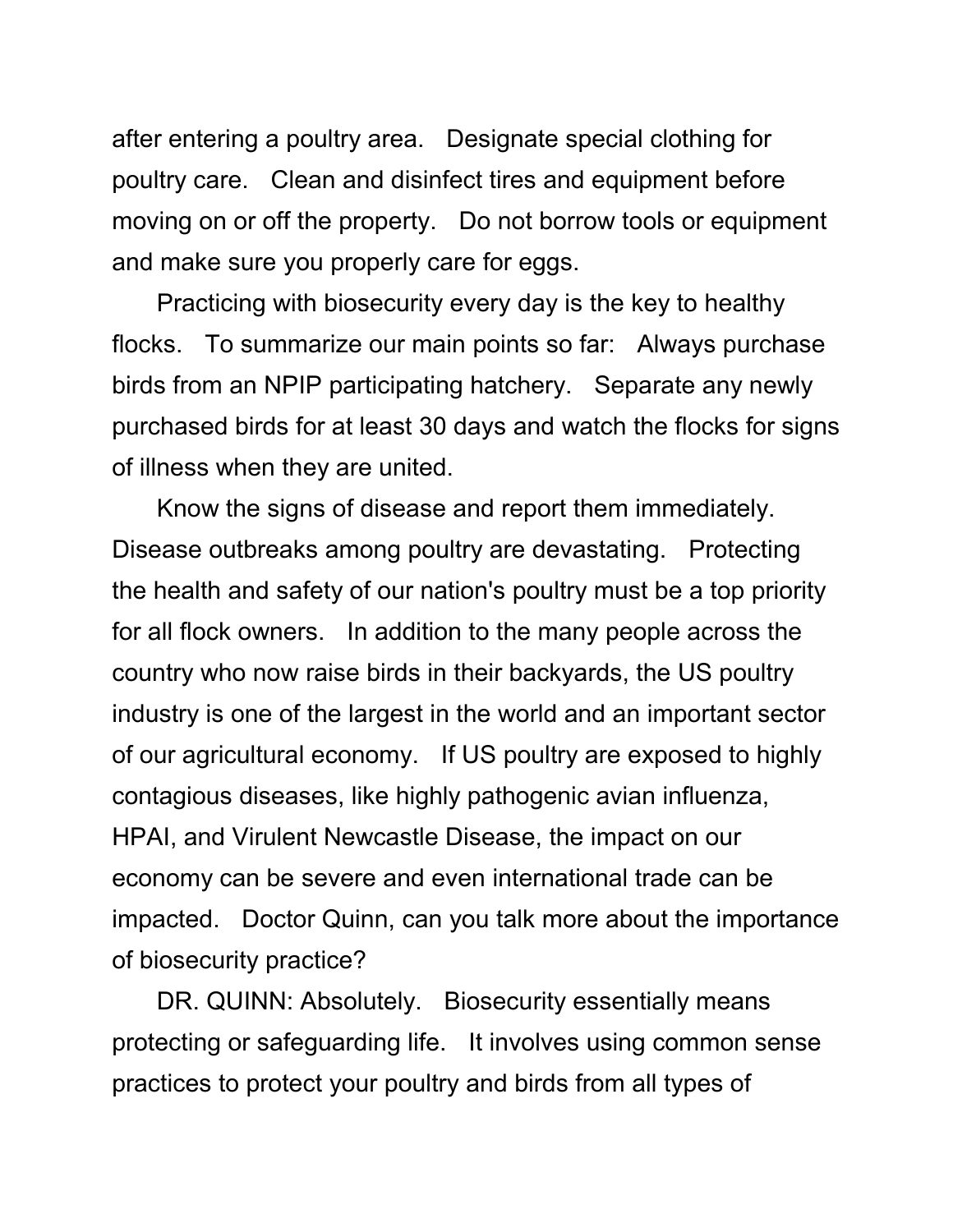disease agents, viruses, bacteria, funguses or parasites, doing everything possible to protect your birds from infectious diseases, like Virulent Newcastle Disease and avian influenza. Preventing disease causing germs from entering your or leaving your premises, and spreading to your neighbors. We saw how quickly disease spread and the impact it had on backyard and commercial poultry with the avian influenza outbreak in 2014 and 2015, and with the current Virulent Newcastle Disease in California. Implementing stronger biosecurity practices that encompass structural barriers and good biosecurity operating procedures are essential to protecting your flock as well as your neighbor's flock. And remember to be effective, follow your biosecurity practices every day, every time.

It's always important to know the signs of illness and report them immediately in order to prevent your flock from spreading disease.

Extra vigilance is especially required whenever you introduce new poultry to your flock.

Knowing the signs of disease can aid in getting quick, proper care for your birds and reduce any bacteria or disease spread. When checking your birds, look for the following signs: A sudden increase in bird deaths in your flock; sneezing, gasping for air or nasal discharge; watery and green diarrhea; a lack of energy and poor appetite; a drop in egg production or soft or thin shelled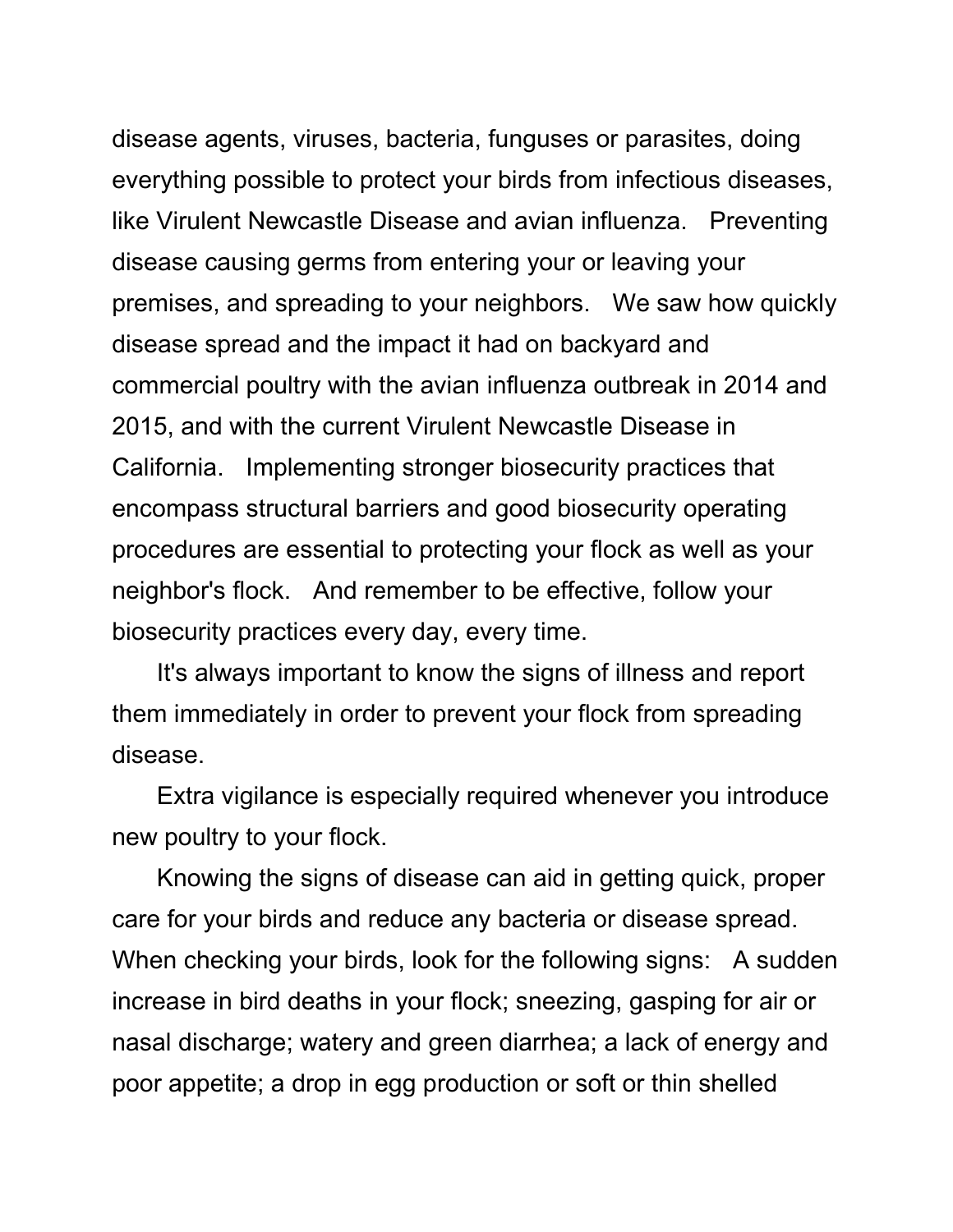misshapen eggs. And building a relationship with your veterinarian can help you maintain a healthy flock. There are several immediate steps you must take if you suspect disease in your flock: First, immediately quarantine any birds that show signs of illness. Second, call your vet, APHIS or state officials when you see unexplained symptoms or illness. The APHIS number is shown on this slide. 1-866-536-7593.

If you are a commercial grower, follow your company's guidance for disease in your operation. I will turn it back over to you, Andy, to review the resources available to help growers practice good biosecurity this spring and throughout the year.

ANDY SCHNEIDER: Thanks, Joanna. The APHIS Defend the Flock website has six checklists including a new list for handling replacement poultry as well as those for cleaning and disinfecting, proper practices for personnel, vehicles, equipment, as well as avoiding wild birds, rodents, pests, information that is especially important for spring. At the APHIS Defend the Flock website, you can also access a "know your numbers" card. This is a handy place to keep all the phone numbers for your local vet, extension service, and the USDA toll free hot line, videos and other resources.

This spring APHIS is introducing an E newsletter to keep you up to date about best practices in biosecurity as well as tips and resources. Through the newsletter, you will also get to meet the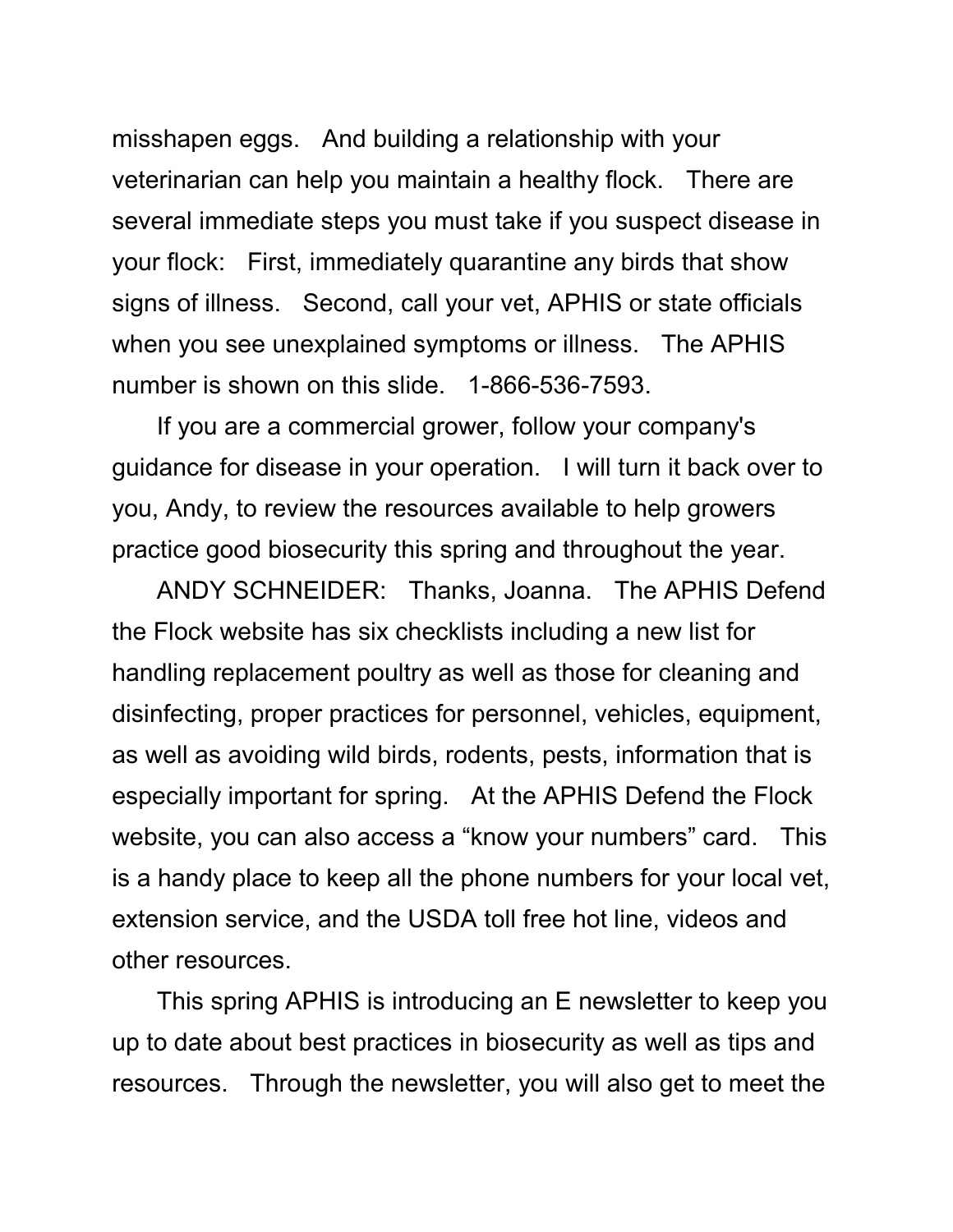veterinarians and other professionals at APHIS who help us keep the nation's flocks safe from disease.

To sign up for the newsletter, go to the URL shown here. Click on the red envelope on the upper right of the APHIS home page. Click on the plus sign next to veterinary services to open the topic list. You will also be prompted to choose the type of subscription that you want and enter your e-mail address. Click the box within the newsletter from the drop down menu. You will also have the option to sign up for other newsletters as well.

Now, I would like to turn the presentation over to Doctor Nichols to take us through some of the resources available through CDC and talk about human and bird health.

DR. NICHOLS: Thank you, Andy. Owning backyard poultry can be a great opportunity to learn more about where our food, such as eggs and meat comes from. It is important to keep both your backyard flock and your family healthy if you own poultry.

Salmonella is a germ that poultry can carry in their gut and still appear healthy and clean. However, this germ can cause people to get sick. CDC estimates that over 1 million people get sick with Salmonella every year.

Poultry might have Salmonella germs in their droppings and on their bodies, including their feathers, feet, and beaks, even when they appear healthy and clean. These germs can get on cages, coops, feed and water dishes, hay, plants and soil where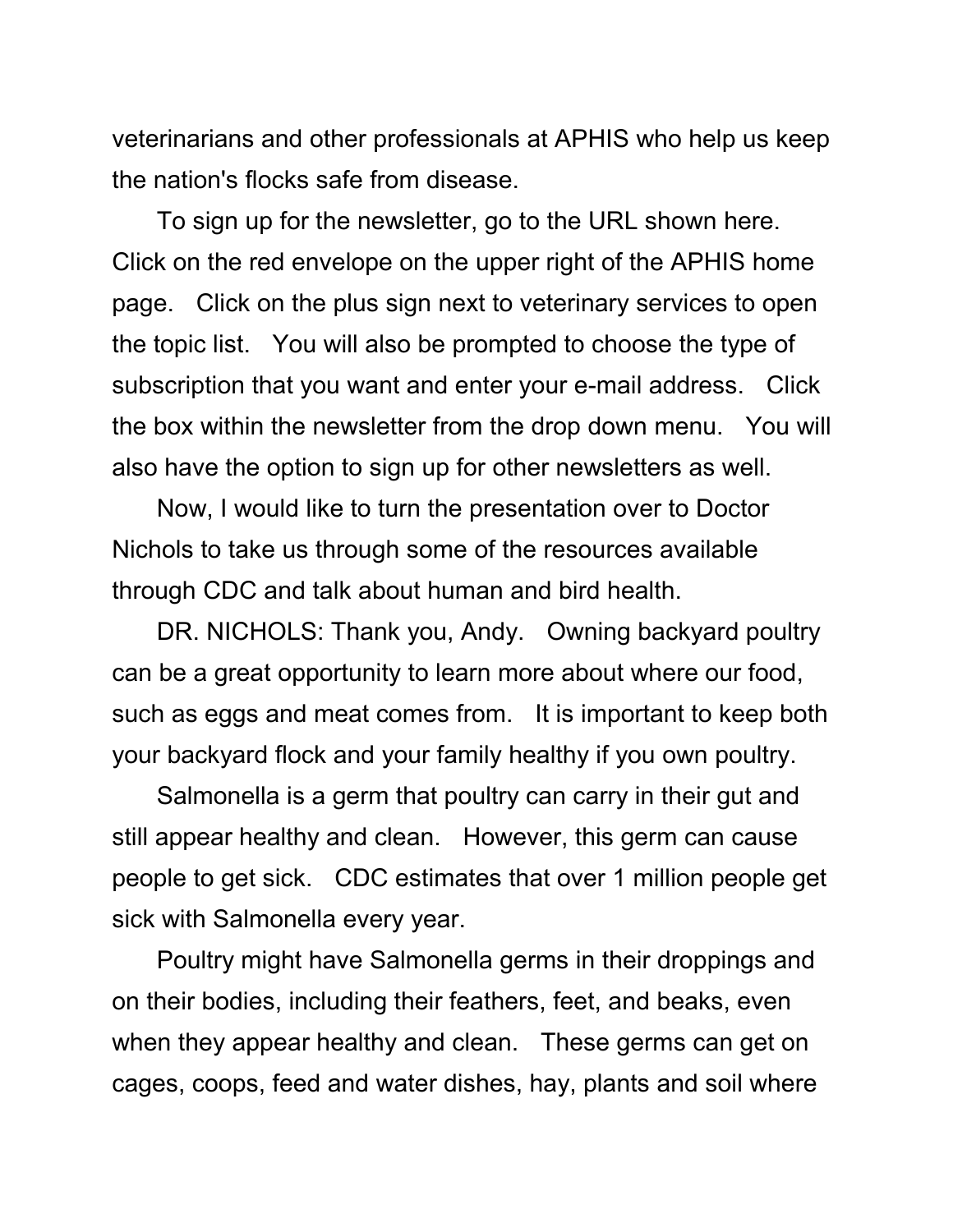the birds live and roam. Germs can also get on the hands your recollection shoes, and clothes of people who handle or care for birds. People who have contact with items can get sick without actually touching one of the birds.

Children younger than five years, adults older than 65, and people with weakened immune systems are more likely to have a serious illness from Salmonella. Since 2000, there have been 76 Salmonella outbreaks, this includes 51,288 illnesses, 950 hospitalizations and seven deaths. This is why it's so important to always watch your hands with soap and water right after touching poultry or anything in the area where they live and roam. Adults should supervise hand washing by young children, and if so much and water are not readily available, we recommend you use hand sanitizer.

Another important tip is that you don't want to let poultry inside the house, especially in areas where food or drink is prepared, served, or stored. You can also set aside a pair of shoes to wear while taking care of poultry and keep those shoes outside of your house. Stay outdoors when cleaning any equipment or materials that are used to raise or care for poultry, such as cages or feed or water containers. And don't eat or drink in the area where birds live or roam.

Don't kiss your birds. We recommend that you don't kiss your birds or snuggle them or touch them to your face or mouth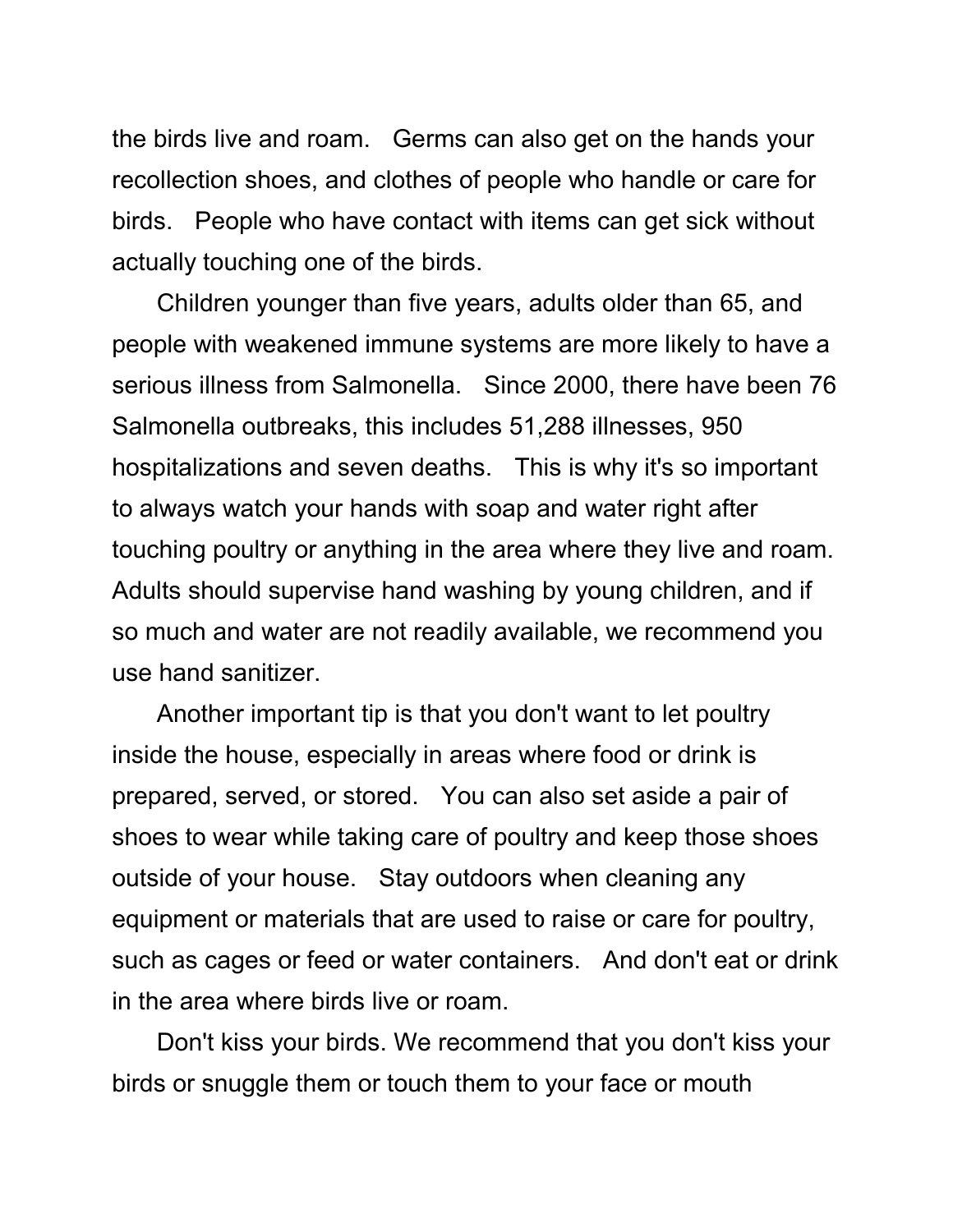because of the risk of Salmonella. Households with young children, adults over the age of 65, or people with weakened immune systems need to carefully consider the risk of Salmonella infection before purchasing poultry to start a backyard flock. When having backyard poultry and collecting eggs, it's important to remember the five C's: First, keep the coop clean. You want to maintain a clean coop. Cleaning the coop floor, nests, perches, egg boxes, and doing so on a regular basis will help keep any eggs clean. Next you want to collect eggs often. Eggs that spend a significant amount of time in the nest can become dirty or break, and cracked eggs should be thrown away. Next, clean eggs with fine sand paper, a brush, or a cloth. Don't wash eggs because colder water can pull bacteria into the inside of the egg.

Cool eggs by refrigerating them after cleaning them, and cook eggs thoroughly. Raw or under cooked eggs can contain Salmonella bacteria that can make you sick.

If you are looking for additional information, we have some on the CDC website, including info graphics that can be printed. Back over to you, Andy.

ANDY SCHNEIDER: Thank you, Megin. You can find the new home for the USDA APHIS Defend the Flock public education program at

APHIS.USDA.GOV/animalhealth/defendtheflock. Be sure to